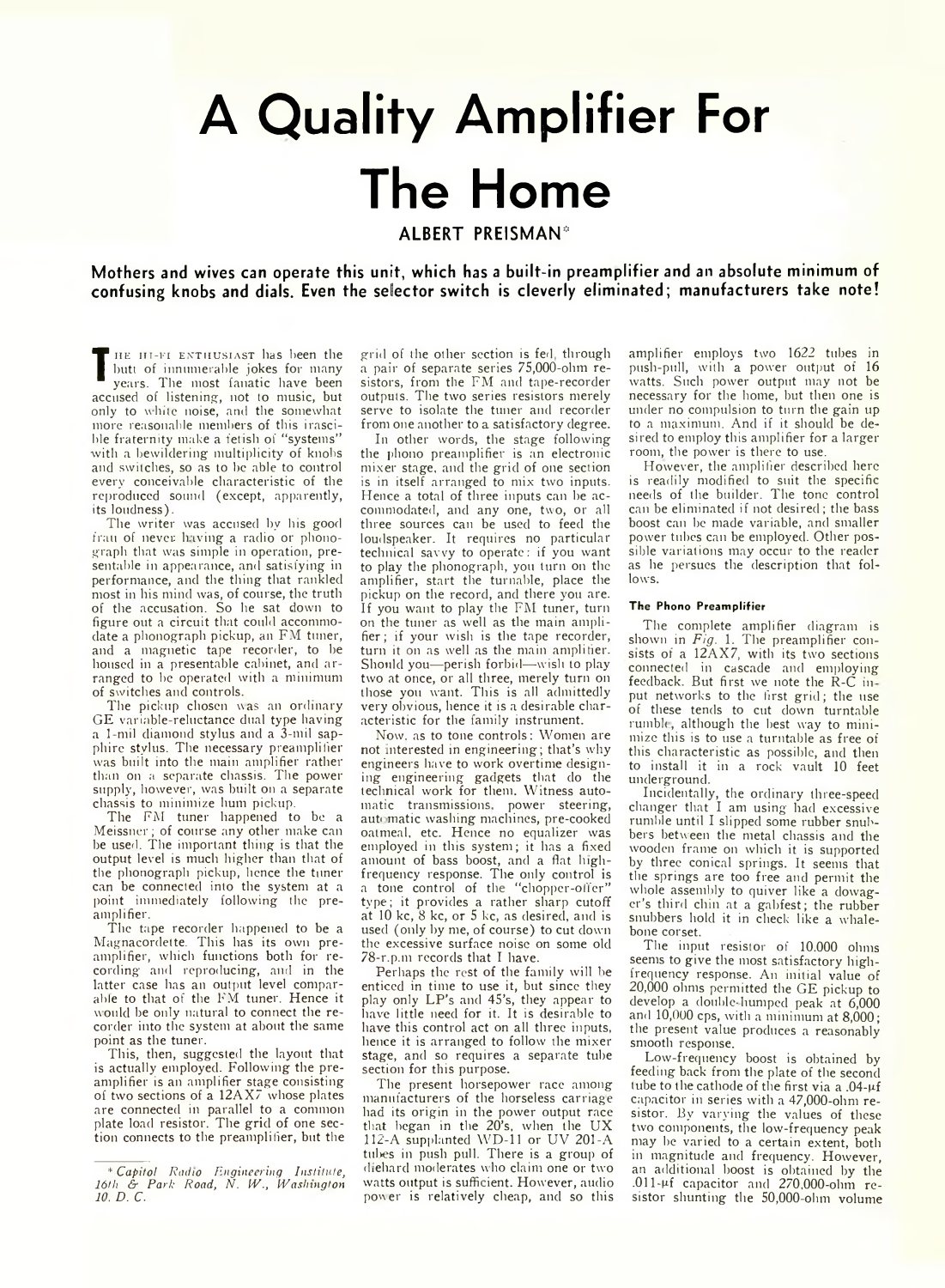control, together with the 75,000-ohm resistor above this combination.

This latter network produces a reduction in gain, but the gain is more than sufficient anyway, and the additional bass boost of 4.2 db raises the total to 10 db. Of course more can be had. but the response from a test record using the RCA New Orthophonic curve seems quite satisfactory for the values given.

One advantage of employing two separate circuits for bass boost is that their peaks may be staggered and thus used to shape the curve to a certain degree. The curve as obtained for the values shown is exhibited in *Fig.* 2; the curve marked "Phono Input'' shows a peak centered at about 45 cps. This is to he compared with the response marked "FM Input," which is that of the amplifier stages following the preamplifier. The slight dip below 50 cps in the latter curve is mainly due to the output transformer.

The 75 000-ohm resistor in the bassboost network can he made variable in order to vary the amount of bass boost. The 540-ohm cathode resistor of the first stage may he changed to a potentiometer, with the 47.000 ohm resistor connected to the arm. In this way the amount of bass boost can be varied in this network without varying the position of the peak in the frequency spectrum.

A switch in series with the feedback network can he used to disconnect it when a flat response is desired, such as when it is desired to connect a microphone. The concomitant increase in gain is usually desirable in such a case because of the normally lower output of the microphone. However, I prefer to

use the preamplifier in the Magnecordette for this purpose, hence I have omitted the switch

One further point to note is the ,015-pf cathode bvpa.-s capacitor employed in the second stage. It does not take effect until about 4,000 cps, at which point it begins to decrease the inverse teedback in this stage and thus raise the high frequency response. This appears necessary in the case of triodes because of the appreciable input capacitance of a triode stage owing to the Miller effect. The resulting attenuation of the higher frequencies by several such stages is counteracted to an appreciable degree by this small bypass capacitor. By varying its value, the point at which compensation begins to take effect can be varied; a smaller value causes the compensation to set in at a higher fre quency.

When the amplifier was completed, it was found that the hum was appreciable, owing in part to the bass-boost. The solution was to feed the heater of the first 12AX7 (whose two sections constitute the preamplifier) with the plate current of the two 1622 tubes operating in pushpull. Since these operate essentially class A. the even harmonic components that are present in the combined cathode current are relatively small, and produce no noticeable effects in the preamplifier. The reduction in hum is very marked; most of the residual hum now present is very small, and is mainly due to stray magnetic fields acting on the phono pickup, FM tuner, or Magnecordette. The latter is particularly sensitive to stray n0-cps magnetic fields.

The 12AX7 heater is placed in series

with a 22-ohm resistor and 25-ohm potentiometer. This increases the voltage drop to a value adequate to serve as self bias for the push-pull output stage. The 25-ohm potentiometer serves further to vary the bias of one 1622 tube relative to the other: in this way two 1622 tubes can be equalized as to d.c. plate current flow in the output stage. The 10.000-ohm resistor is required to draw additional bleeder current because the 12AX7 heater requires more d.c. than do the plates ol the 6L6 tubes at an operating potential of 250 volts. The 10,000-ohm resistor also serves as a bleeder for the power supply.

## Mixer and Equalizer Stages

the 50.000-olun volume control following the preamplifier stages is for the phono pickup only, since it is assumed that the tuner and tape recorder have their own volume controls. In this wav each volume control can he preset to its average position, so that there is no sudden blare ot sound as the system is switched from one source to another.

The third stage employs the two sections of a 12AX7 tube in the form of an electronic mixer, as mentioned previously. The common plate resistor of 39,000 ohms was found to be the desirable value to use in conjunction with the bridged *T* network following it. The latter employs a 2-henry Hycor toroidal inductor, which can be switched by two sections of a 3-gang switch to bridge various combinations of series capacitors.

The bridged-T configuration gives a sharp attenuation dip at the frequency at which the two capacitors and the in-



Fig. 1. Complete schematic of the amplifier. The input switch is eliminated by mixing all three sources so that it is only necessary to turn on tuner, phono, or tape machine as desired.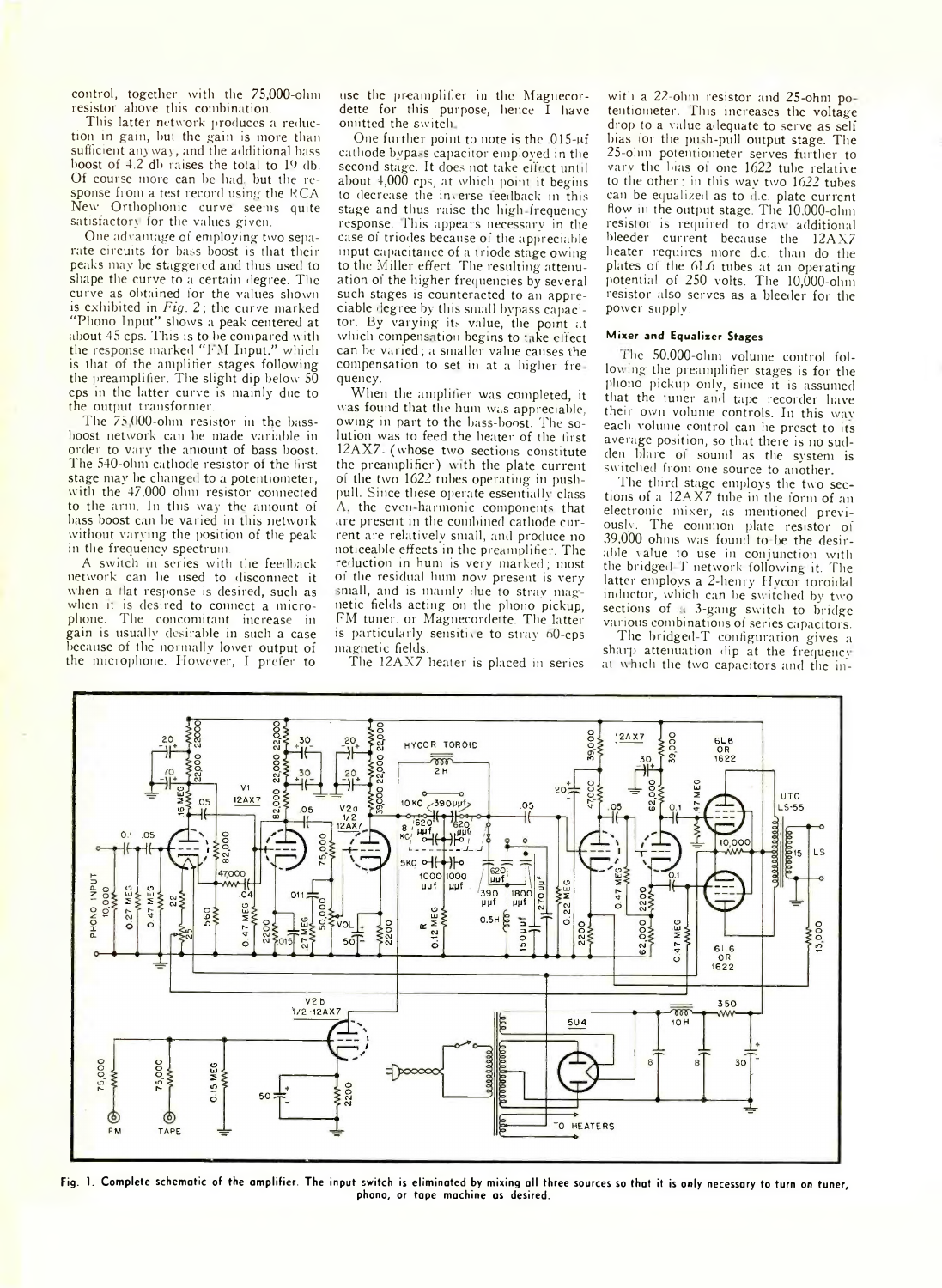ductance arc in series resonance. The value of *R* must be adjusted to the proper value to produce this sharp selective attenuation effect, but its value is not particularly critical. The magnitude indicated is 120.000 ohms, but this value would differ with different inductors.

Approximate values of the capacitors used are indicated, hut exact values are best determined experimentally hv running a frequency response curve on the amplifier and adjusting the capacitor values until the proper response is obtamed. Actually, odd values may be required to hit the desired frequency, and in this case a practical dodge is to use slightly unequal values of capacitors. A little patience and a number of capacitors will result in the response dropping off fairly sharply at the desired cutoff frequency.

However, the bridged-T network attenuates only in the vicinity of one frequency; above that frequency its transmission approaches the normal value once more. To hold down the response beyond the attenuation frequency, the series-resonant network following the bridged-T is employed. This involves a 0.5-henry choke and suitable series capacitors, mounted on the third section of the 3-gang switch, to operate in conjunction with the bridged-T.

Approximate values are shown for these capacitors also, hut here again the capacitors should be chosen experimentally to resonate at a suitable higher frequency than the corresponding frequency of maximum attenuation of the bridged-T, and thus hold down the response to a suitably low value at the higher frequencies.

However, for the 8000- and 5000-cps attenuation frequencies, the simple series resonant circuits permit the response to rise again bejond its resonant frequency, because the amplifier still has adequate gain in this region. Hence, two additional shunting capacitors are employed from the corresponding two switch contacts to ground, and these hold the response down to an acceptably low value.

The response curves of the filters are shown in *Fig.* 3. The peaks shown are due to a tendency for the bridged-T choke to resonate with the following



series-resonant circuit; the rise in gain after the frequency of maximum attenua tion is due to the inability of the seriesresonant circuit to keep the response down. The results arc quite satisfactory despite these peaks, and in spite of the grave admonitions to avoid peaks, the ringing" of the system is not noticeable to the listener.

The main reason for employing such a rather involved network is to obtain as wide a frequency response as possible consistent with the surface noise of the record or other source. For LP's and even good 78's I use the amplifier wide open*;* I can take a certain amount of hiss. Incidentally, I seemed to get a sharper attenuation curve using the bridged-T insead of a parallel twin-T, which otherwise would have been more attractive because it requires only resistors and capacitors.

## Power Output Section

torily flat.

The next two stages are sections of a 12AX7 tube, as indicated. The reason two sections are employed is to obtain feedback from the secondary of the output transformer to the cathode of the first section, and then to use the second section as the phase-splitter stage.

The amount of feedback that can be employed is limited; for the UTC LS-55 output transformer the values of 13,000 ohms for the feedback resistor and 2200 ohms for the cathode resistor seem to permit the greatest allowable amount of feedback. Tests made by measuring the

regulation of the output voltage as the load resistance is varied indicate that the internal output impedance, looking into the 15-ohm secondary terminals, is reduced to 4 ohms.

The split cathode resistor employed in the phase-splitter stage affords the correct grid bias for the stage and at the same time the correct drive voltage for the connected 1622 grid.

The output stage in itself is conventional. The 1622 lubes are operated at values recommended by RCA, 250 volts on the plates and screen grids, and  $-18$ volts self bias. The output, as measured at the secondary of the output transformer. is 16 watts, and was determined by observing the output wave shape on a scope, and noting where it just began to flatten. The exact percentage is not important, as this is more power output than is required in the home.

The maximum gain was found to be about  $102$  db at  $1000$  cps. This is not only very high, considering that no input step-up transformer is employed, but it is also in excess of that required by any phonograph pickup; indeed, it reaches down into the thermal and microphonic noise levels of the first stage. This is particularly the case since the gain at low frequencies is an additional 18 db. A 12AU7 can be successfully substituted for the first 12AX7, with about 7 db reduction in gain. Hence, one might just as well use the 12AX7 and run the vol ume control a little lower.

The power supply is of conventional *{continued on page 47~)*



Fig. 3. This graph shows the characteristic with each of the three filters switched in.